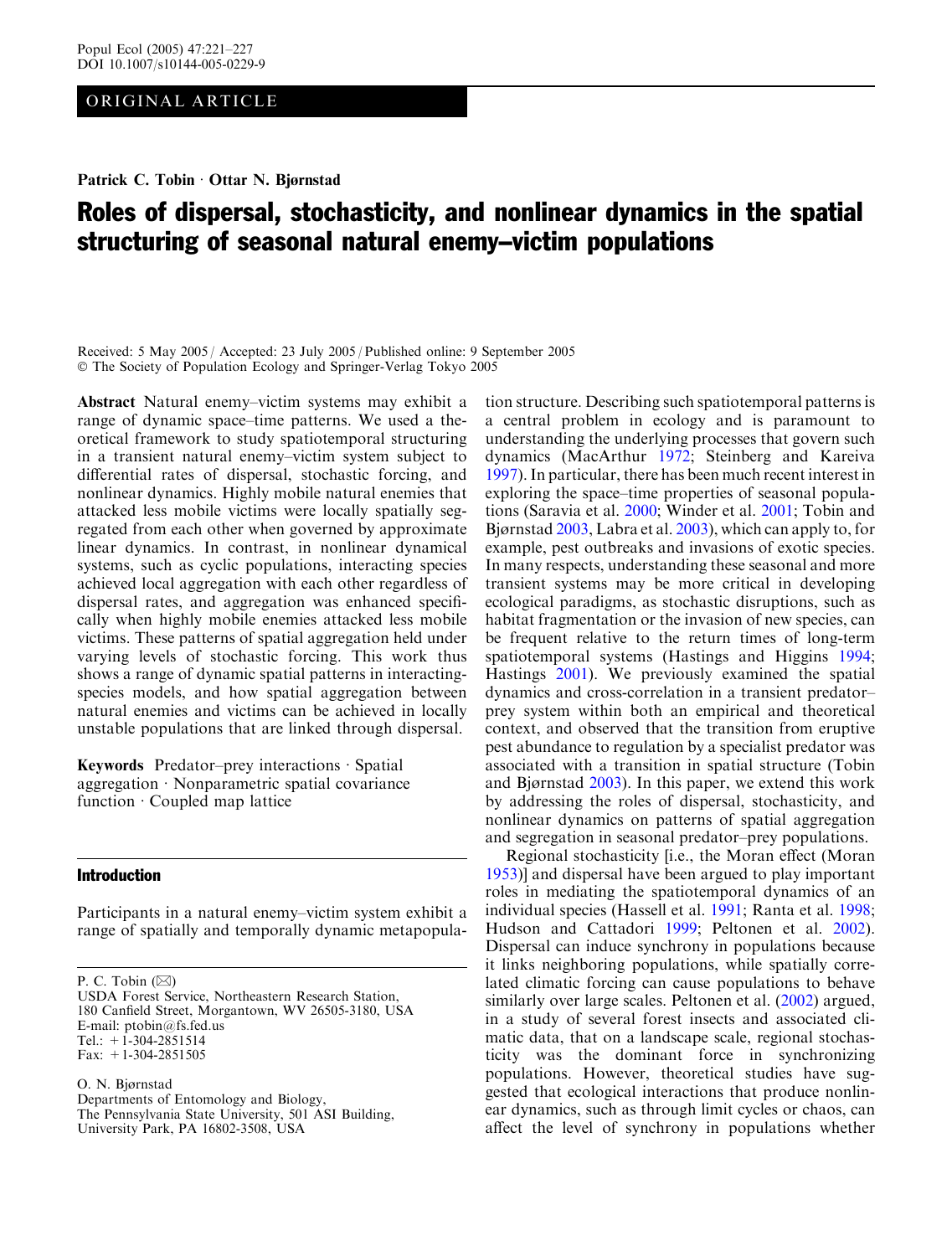dispersal or the Moran effect dominates (Ranta et al. [1998](#page-6-0); Bjørnstad et al. [1999](#page-5-0); Bjørnstad [2000\)](#page-5-0). Ripa [\(2000\)](#page-6-0) furthermore contended that dispersal could only be a synchronization force when local dynamics were close to unstable, while Lande et al. ([1999\)](#page-6-0) showed that dispersal can increase the level of synchrony in populations that were weakly regulated and when the scale of dispersal was less than the scale of the correlation to the stochastic event.

Although many past studies in spatiotemporal ecology have centered on single-species dynamics, much attention is also given to the space–time dynamics of age-trophic interactions, particularly those involving natural enemies and their victims (Hassell et al. [1991](#page-5-0); Bascompte and Solé [1995;](#page-5-0) Maron and Harrison [1997](#page-6-0); Wilson and Hassell [1997](#page-6-0); Wilson et al. [1999](#page-6-0); Ims and Andreassen [2000](#page-5-0); Keeling et al. [2000](#page-6-0); Bjørnstad et al. [2002](#page-5-0); Tobin and Bjørnstad [2003\)](#page-6-0). Past theoretical work studied the spatial cross-covariance between natural enemies and victims to show, depending on dispersal ability, a high degree of within-patch synchrony, or spatial lag between the two (Bjørnstad and Bascompte [2001](#page-5-0)). In nature, lagged spatial responses have been observed in the dynamics of two aphid prey species and a generalist predator, in which the spatial pattern of the latter was more often than not positively associated with the spatial patterns of aphids at the previous time step, whereas the inverse was observed for that of the prey (Winder et al. [2001](#page-6-0)). Because of the importance of the dynamics of spatially extended, multitrophic interactions in ecological theory and practice, we studied the roles of potential factors in the spatial structuring of such populations.

Our primary objective was to examine space–time dynamics in a predator–prey system during the colonization phase of the predator. We were particularly interested in the joint effects of dispersal ability, nonlinearity, and stochasticity on this type of space–time interaction to elucidate the mechanisms and/or processes that govern predator–prey seasonal dynamics. We examined the effects of differential rates of dispersal on patterns of spatial auto-covariance and cross-covariance. We subsequently explored the degree of spatial aggregation or segregation between predator and prey when local dynamics were approximately linear or nonlinear in the presence or absence of regional and local stochasticity. In this paper, we show that the dispersal ability of interacting species can influence the local spatial aggregation depending on details of temporal dynamics.

#### Materials and methods

#### Natural enemy–victim model

We used the discrete-time density-dependent Lotka– Volterra model as the basis for simulating dynamics. Local pre-dispersal dynamics of predator  $(P)$  and prey  $(N)$  abundance at time t and spatial location i were calculated according to:

$$
N'_{i,t+1} = (N_{i,t}) \exp \{r(1 - N_{i,t}) - \theta_{i,t} - aP_{i,t}\},\tag{1}
$$

$$
P'_{i,t+1} = (N_{i,t})\{1 - \exp(-aP_{i,t})\},\tag{2}
$$

where r is prey growth rate, and  $\alpha$  is the predator–prey interaction strength (Murray [1993\)](#page-6-0). The parameter a was held fixed at 2.25 to maximize predator efficiency (Tobin [2002](#page-6-0)). The primed vectors on the LHS represent pre-dispersal local abundance. Stochasticity (local and global) in prey dynamics were added according to:

$$
\theta_{i,t} = \{(1 - \rho_{\theta})(U_{i,t}) + \rho_{\theta} V_t\},\tag{3}
$$

where  $\rho_{\theta}$  represents the global correlation in the stochastic forcing. Both  $U_{i,t}$  and  $V_t$  were sequences of independent zero-mean Gaussian random variables with variance  $\sigma$  (cf. Bjørnstad [2000\)](#page-5-0). Environmental stochasticity was thus assumed to be temporally independent yet possibly spatially correlated. Because of the transient nature of our field system, we simulated 30 generations of spatiotemporal dynamics, realized according to Eqs. 1, 2, and 3 in  $30 \times 30$  coupled map lattices with absorbing boundaries. Prey and predator abundance were thus represented as  $900 \times 1$  matrices, N and P, respectively. Following local dynamics, individuals were assumed to disperse to the four adjacent cells according to:

$$
N_{t+1} = D \times N'_t,\tag{4}
$$

$$
P_{t+1} = D \times P'_t,\tag{5}
$$

where D is the  $900 \times 900$  dispersal matrix and  $\times$  denotes matrix multiplication. Values of the dispersal matrix were assigned according to the desired level of dispersal ability. For example, in the case when half of individuals remain and half disperse, then the values in D are 0.5 along the diagonal and 0.125 at each of the four entries that link the neighboring cells. Initial prey was assumed to be randomly distributed at low abundance according to a uniform distribution from [0, 1]. To investigate transient spatiotemporal dynamics following predator colonization, initial predator abundance was random over  $\sim 5\%$  of the cells and zero elsewhere. We simulated this system, and conducted subsequent analyses, in S-Plus (Mathsoft [2000\)](#page-6-0) on a 250 CPU Linux cluster operated by the Center for Academic Computing —Numerically Intensive Computing Group of Pennsylvania State University.

### Estimation of spatial covariance

We used the nonparametric spatial covariance function to measure local spatial structure for each species and their interaction (Bjørnstad and Falck [2001\)](#page-5-0). This approach uses a smoothing spline to measure the correlation between the density of pairs of samples over a continuous function of the distance separating samples,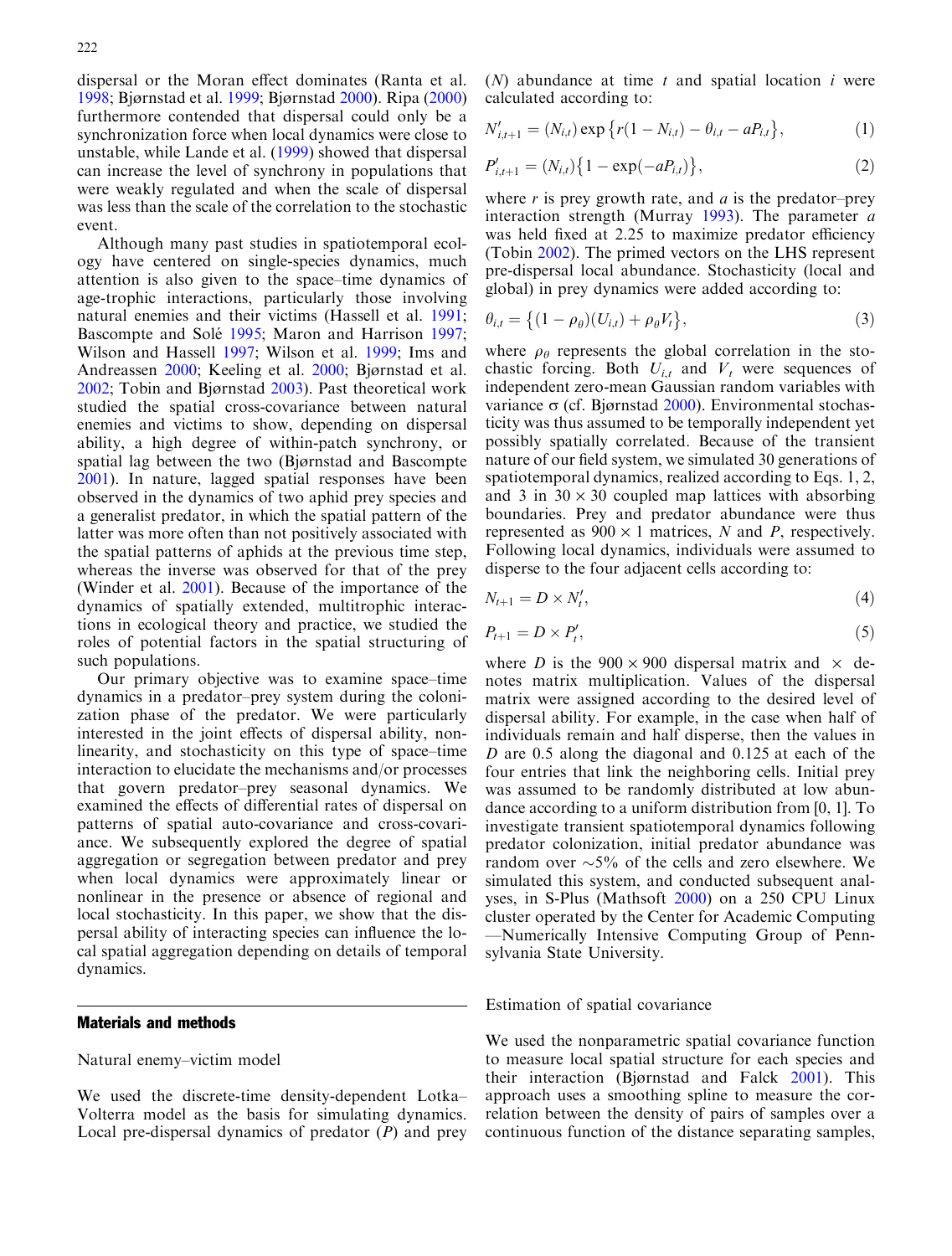without assuming any functional form a priori. We used 30 equivalent df, which were determined by the square root of the total number of cells in the coupled map lattice, in the spline estimations using spline as an equivalent kernel. We derived Monte Carlo distributions of 500 replicated simulations of the 30-generation seasonal predator–prey system, and erected 95% confidence intervals as the 0.025 and 0.975% quartiles of the distribution (Efron and Tibshirani [1993](#page-5-0)). We focused on estimating ''local'' spatial clustering (i.e., the spatial auto-correlation function as the distance between pairs of sampled values approaches 0) because it generally dictated the range of spatial structure—greater deviations from 0 in local correlation resulted in longer ranges of spatial continuity—but we also estimated spatial correlation over a range of lag distance; however, for reporting, we will focus on the local spatial covariance as a surrogate for defining spatial pattern.

when the dynamics were approximately linear and nonlinear, and when the level of stochastic forcing is altered. We used a system of ''highly mobile'' prey, in which 75% of individuals disperse evenly to one of four adjacent cells, with ''less mobile'' predators, in which 25% disperse, and a system of the inverse. For these two systems, we estimated the local spatial cross-covariance function at each generation under linear dynamics  $(r=1.5$  in Eq. 1), two-phase limit cycles  $(r=2.5)$ , quasiperiodicity ( $r=3.0$ ), and chaos ( $r=3.5$ ). We also used both systems of predator–prey dispersal abilities when governed by two-phase limit cycles  $(r=2.5)$  to explore the strength of the stochastic component by using values of  $\sigma$  of 0, 0.05, 0.1, 0.5, and 1 when  $\rho_{\theta}=0$  and 0.3. A summary of these variable and parameter combinations is presented in Table 1.

Different combinations of prey and predator dispersal

## **Results**

rates influenced the local spatial auto-covariance for each species and their interaction (cross-covariance) when dynamics were assumed to be linear and when the temporal dynamics were at equilibrium (i.e., asymptotic) (Fig. [1\). For each individual species of predator and](#page-3-0) [prey, dispersal enhanced local spatial clustering, which](#page-3-0) [in turn extended the range of spatial structure. When](#page-3-0) [considering the local spatial aggregation between](#page-3-0) [predators and prey, however, the results were more](#page-3-0) [complex. Highly mobile predators that attacked less](#page-3-0) [mobile prey resulted in very low levels of local cross](#page-3-0)[correlation. For example, when predators and prey](#page-3-0) [disperse at a rate of 0.75 and 0.25, respectively, the local](#page-3-0) [asymptotic cross-correlation was](#page-3-0)  $-0.07$ , whereas for the [inverse conditions, the local asymptotic cross-correla](#page-3-0)tion was  $0.61$  (Figs. 1, [2\). However, during the estab](#page-3-0)[lishment phase of predator dynamics, the behaviour of](#page-3-0) [the cross-covariance function was similar regardless of](#page-3-0) [predator–prey dispersal rate combination \(Fig.](#page-3-0) 2). It is

Dispersal in approximate linear and nonlinear dynamics

The range of dispersal rate, from 0 (no dispersal) to 1 (all individuals disperse), was partitioned into 0.1 intervals. We then estimated the local spatial cross-covariance function for each combination of predator and prey dispersal rate and at each generation when assuming linear dynamics ( $r$  in Eq. 1 = 1.5) and two-phase limit cycles  $(r=2.5)$ . For these simulations, the variance of the 0-mean random stochastic component ( $\sigma$  used for U and V in Eq. 3), was fixed at 0.1, and  $\rho_\theta$  was fixed at 0.3 (Tobin and Bjørnstad [2003](#page-6-0)). A summary of these variable and parameter combinations is presented in Table 1.

#### Joint effects of dispersal and stochastic forcing

Based on results from varying dispersal rates in the preceding section, we used fixed dispersal rates of predators and prey to explore spatial cross-covariance

Table 1 Combinations of values used in simulations (500 simulations, 30 generations of the seasonal predator–prey system over a  $30 \times 30$ coupled map lattice) to estimate generation-specific local spatial cross-correlation.  $\rho_\theta$  Global correlation in the stochastic forcing

| Dispersal         | Values (Eqs. $4, 5$ ) | Dynamics $(Eq. 1)$                                                | Stochasticity (Eq. 3)                                                                                                                                                                                                                                                                                                                                  |
|-------------------|-----------------------|-------------------------------------------------------------------|--------------------------------------------------------------------------------------------------------------------------------------------------------------------------------------------------------------------------------------------------------------------------------------------------------------------------------------------------------|
| Predator and prey | $0$ to 1 by $0.1$     | Linear $(r=1.5)$<br>Cyclic $(r=2.5)$                              | $\sigma = 0.1$ ; $\rho_{\theta} = 0.3$                                                                                                                                                                                                                                                                                                                 |
| Predator and prey | 0.25, 0.75            | Linear<br>Cyclic<br>Quasiperiodic( $r = 3.0$ )<br>Chaos $(r=3.5)$ | $\sigma = 0.0$<br>$\sigma = 0.1$ ; $\rho_{\theta} = 0.0$<br>$\sigma = 0.1$ ; $\rho_{\theta} = 0.3$                                                                                                                                                                                                                                                     |
| Predator and prey | 0.25, 0.75            | Cyclic                                                            | $\sigma = 0.0$<br>$\sigma$ = 0.05; $\rho_{\theta}$ = 0.0<br>$\sigma = 0.1$ ; $\rho_{\theta} = 0.0$<br>$\sigma = 0.5; \ \rho_{\theta} = 0.0$<br>$\sigma$ = 1.0; $\rho_{\theta}$ = 0.0<br>$\sigma$ =0.05; $\rho_{\theta}$ =0.3<br>$\sigma = 0.1$ ; $\rho_{\theta} = 0.3$<br>$\sigma = 0.5; \rho_{\theta} = 0.3$<br>$\sigma$ = 1.0; $\rho_{\theta}$ = 0.3 |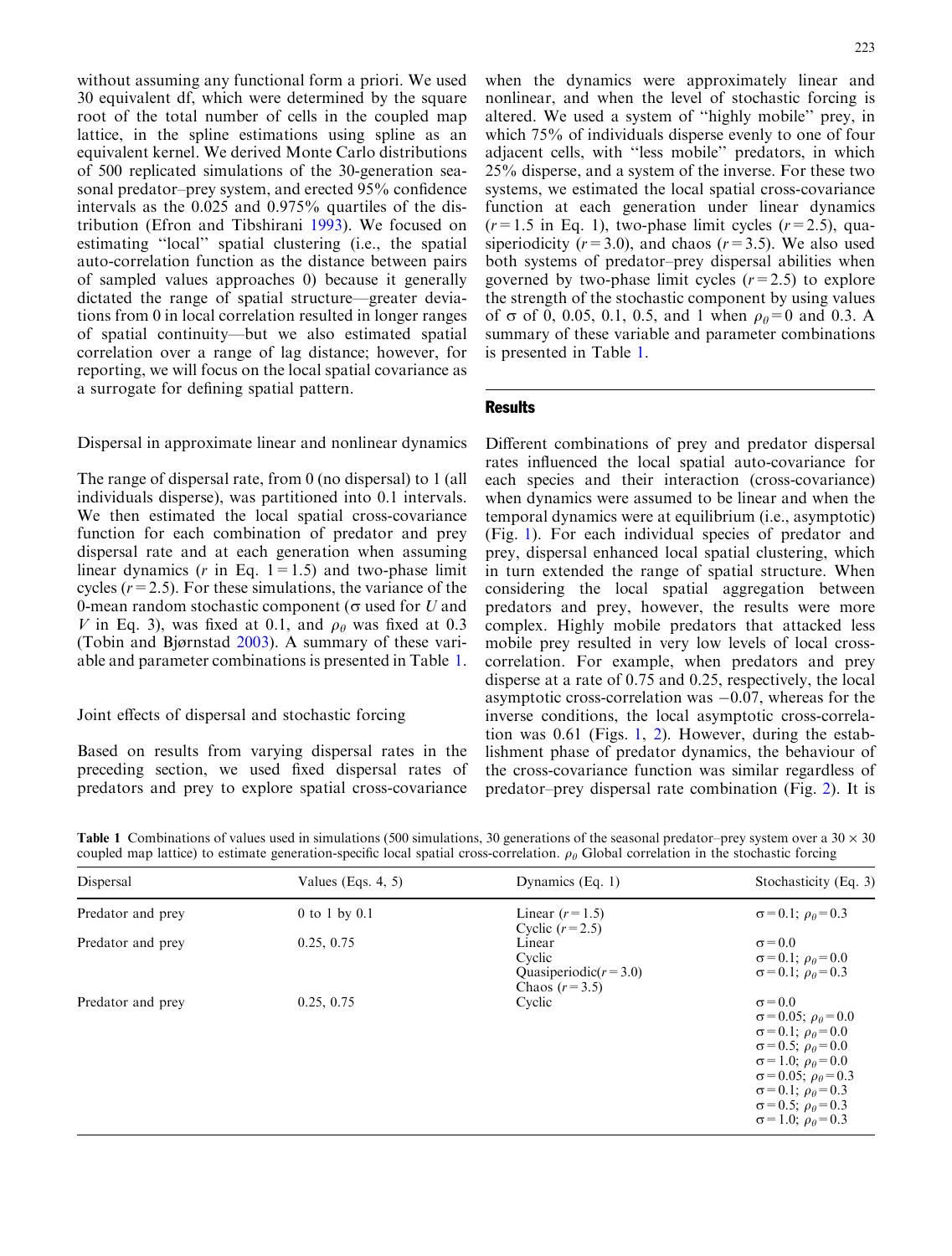<span id="page-3-0"></span>

Fig. 1 Local asymptotic spatial auto-covariance in prey (a) and predators (b), and their cross-covariance (c), over a range of predator and prey dispersal rates when governed by approximate linear dynamics

furthermore interesting to note that the temporal dynamics, represented by phase plots, revealed similar temporal patterns across predator–prey dispersal rate combination during both the phase of predator establishment and at equilibrium (Fig. 2).

When using a prey growth rate to approximate twophase limit cycles (e.g.,  $r=2.5$ ) to study the effects of prey and predator dispersal, we observed consequent cycling in the pattern of the local spatial cross-correla-



Fig. 2 Dynamics of the local spatial cross-covariance (SCCF) between predators and prey at selected combinations of prey  $(N_{dr})$ and predator  $(P_{dr})$  dispersal rates when populations are governed by approximate linear dynamics

tion across the range of dispersal rate combinations (Fig. 3). The dynamics of the cross-covariance function over time, using the dispersal rate combinations of 0.75 for prey and 0.25 for predators as well as the inverse, showed similar patterns in other systems assumed to be nonlinear; that is, in these nonlinear systems, the spatial aggregation between predators and prey was enhanced, during alternating time steps—relative to linearapproximated systems—when predators had the greater [dispersal capacity \(Fig.](#page-4-0) 4).

The level of stochasticity (i.e., the variance of  $U$  and V, cf. Eq. 3) also influenced the dynamics of local spatial cross-covariance when using the above-mentioned predator–prey dispersal rate combinations and twophase limit cycles (Fig. [5\). The presence or absence of](#page-4-0) [regional correlation to stochasticity \(i.e.,](#page-4-0)  $\rho_{\theta}$  [in Eq. 3\)](#page-4-0) [had negligible influence on the local spatial covariance](#page-4-0)



Fig. 3 Changes in local spatial aggregation (SCCF) between predators and prey over a range of dispersal rates and when populations are governed by two-phase limit cycles. Note the fluctuations in spatial patterns in which the local cross-covariance is enhanced when both populations are in the decline phase of their cyclic dynamics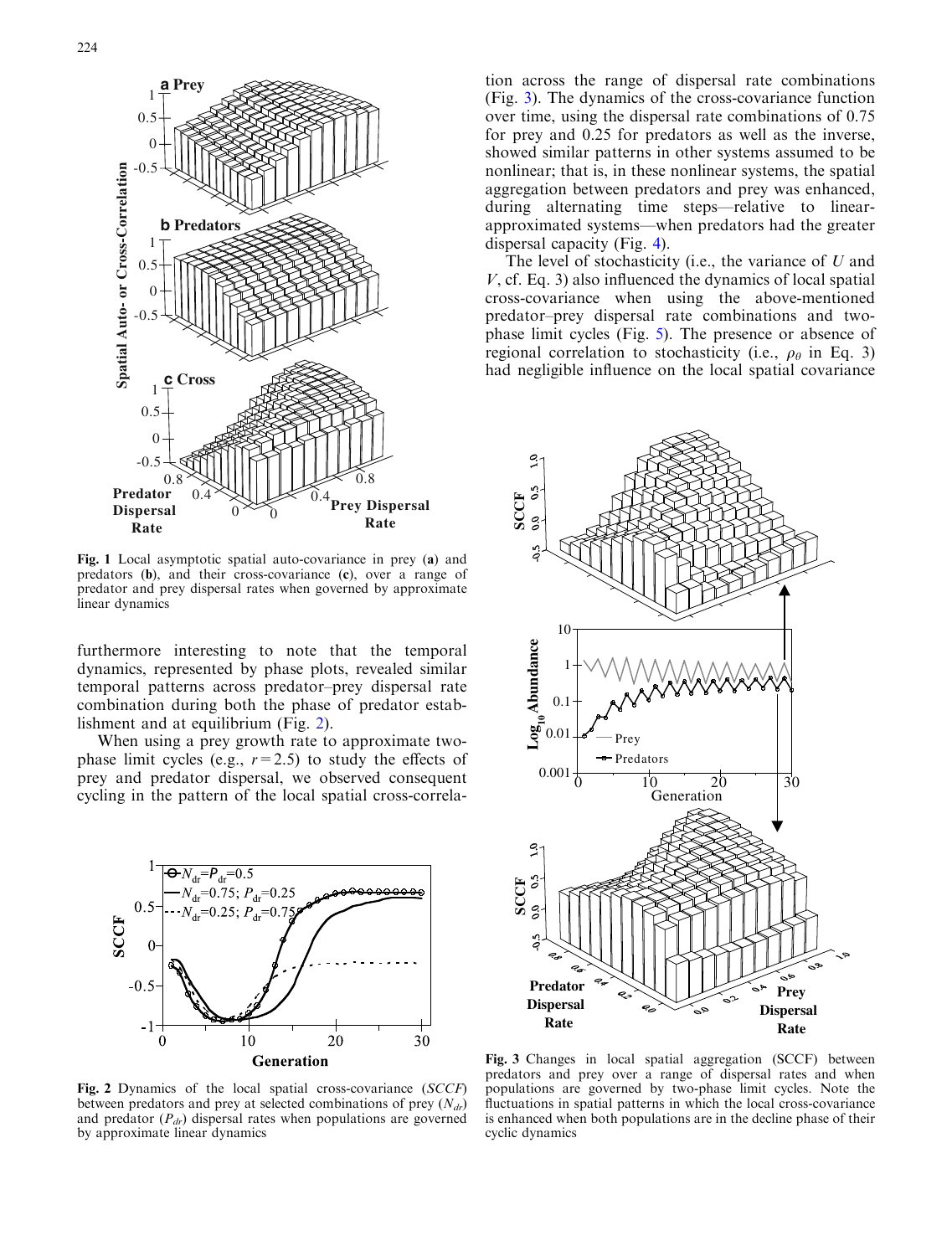<span id="page-4-0"></span>

Fig. 4 Local spatial aggregation (SCCF) between mobile predators (dispersal rate=0.75) and less mobile prey (dispersal rate=0.25) (solid lines) and the inverse (dashed lines) in a two-phase limit cycles, b quasiperiodicity, and c chaos. The horizontal lines indicate the degree of spatial aggregation at equilibrium under the same dispersal strategies (by line type) when the system is governed by approximate linear dynamics

because stochasticity was still expressed at local scales even in the absence of any regional correlation. When prey have the greater dispersal capacity, the pattern of spatial aggregation between interacting species was similar across levels of stochasticity, though there were far greater amplitudes of the cross-covariance function over time in less variable environments (i.e., little to no stochasticity). However, when predators have the greater dispersal capacity, varying the level of stochasticity led to divergent patterns. We observed that environmental stochasticity was a necessity for local spatial aggregation between predators and prey while the lack of it resulted in their local spatial segregation (Fig. 5). However, since we focused our attention primarily in cyclic populations, more work is needed to determine the effects of stochasticity on spatial



Fig. 5 Local spatial aggregation (SCCF) between predators and prey under differing dispersal strategies in cyclic populations  $(r=2.5)$  and under varying levels of stochasticity ( $\sigma$ )

structuring in populations governed by approximate quasiperiodic and chaotic dynamics.

# **Discussion**

For each individual species, high rates of dispersal enhanced their respective local spatial clustering as previously reported within both an empirical and theoretical context (e.g., Molofsky [1994;](#page-6-0) Sutcliffe et al. [1996;](#page-6-0) Ranta et al. [1998;](#page-6-0) Kendall et al. [2000](#page-6-0); Peltonen et al. [2002\)](#page-6-0). However, highly mobile predators that attack less mobile prey can lead to interesting effects on local spatial cross-correlation, resulting in asymptotic negative spatial cross-correlation when governed by linear dynamics. Given highly mobile predators and density-dependent prey dynamics, low prey abundance at one time iteration coupled with high predator abundance would result in the inverse at the next iteration, whereby prey numbers increase exponentially due to the loss in predator abundance from high dispersal. When prey are mobile and are attacked by limitedly dispersing predators, prey that immigrate into a lattice cell occupied by few predators would rapidly increase in abundance in the absence of predators, but their increase in population could lead to increases in predator abundance when they do finally immigrate into the cell. This theoretical observation is consistent with findings in nature in a two-prey-generalist predator system (Winder et al. [2001\)](#page-6-0).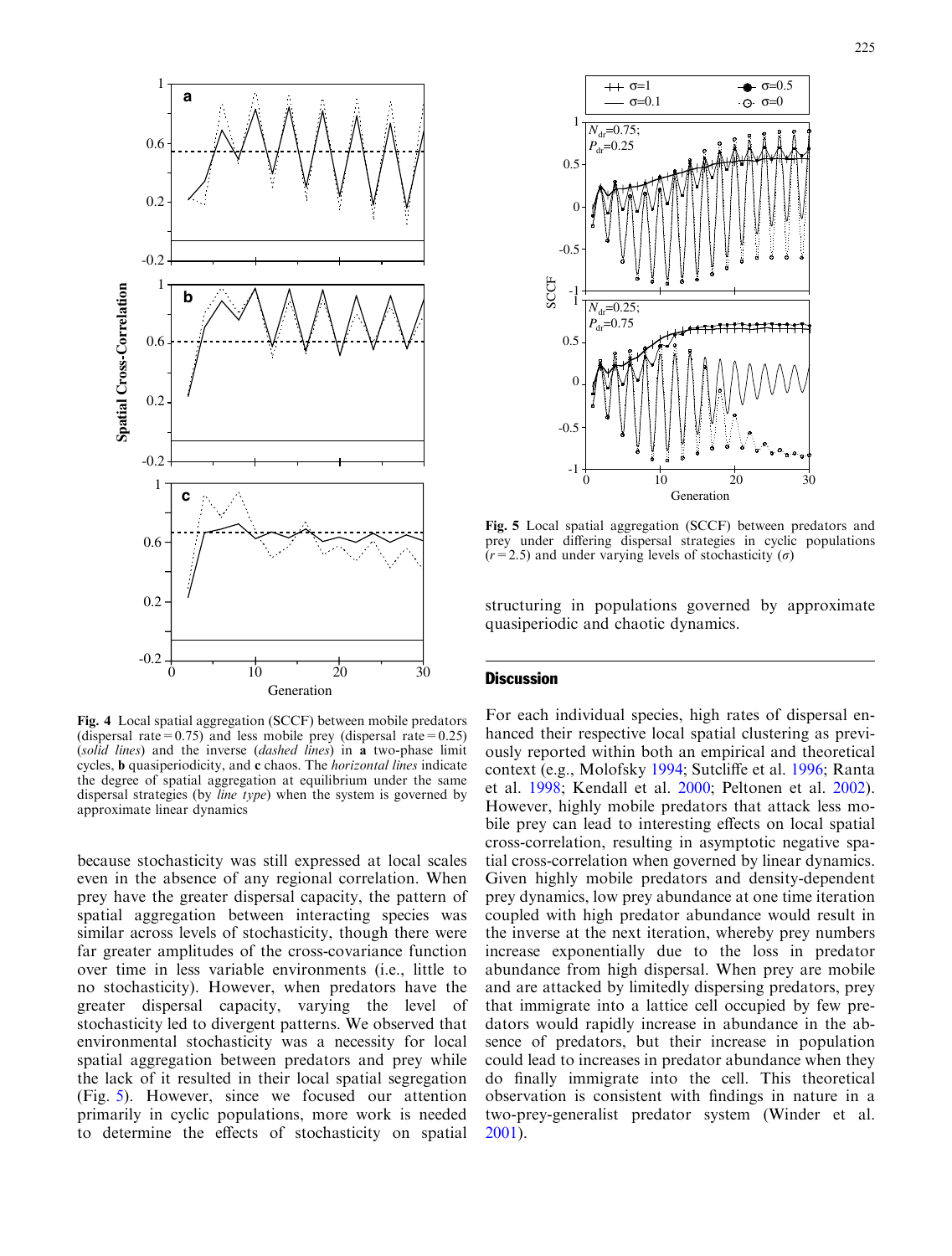<span id="page-5-0"></span>This concept of spatial patterns essentially lagging through time has been previously proposed as a source of traveling waves by Bjørnstad and Bascompte (2001), who based this argument on the fact that the spatial cross-covariance, or measure of spatial aggregation (or segregation), affects host population dynamics. We strengthen this proposition with this work by demonstrating the effects of predator–prey dispersal abilities on local spatial dynamics during the colonization phase of the predator. The concept of negative local spatial crosscovariance does pose interesting questions in ecological applications. For example, in conservation biology, there is warranted concern regarding the potentially inimical role that enemies, particularly nonnative ones, play on the dynamics of their victims, particularly for those that are native (Sinclair et al. [1998](#page-6-0); Schneider [2001](#page-6-0)). Also, biological control applications are greatly dependent on space–time overlap between natural enemies and their target prey. These results suggest that there are important consequences in the degree to which natural enemies, whether the result is desirable or not, can affect host dynamics based explicitly on their respective ability to disperse.

The effects of differential rates of prey and predator dispersal differed depending on whether the system was governed by approximately linear or nonlinear dynamics. In the former, there was segregation between predators and prey when highly mobile predators attacked less mobile prey, while in the latter the level of local aggregation between the two was substantially higher. Even when chaos was assumed, there was aggregation between the two interacting species at a local scale, though on a regional level, populations are usually not (Bjørnstad 2000; Tobin [2002\)](#page-6-0).

Extreme oscillations in local predator and prey populations have previously been observed, both empirically and theoretically (Rosenzweig [1971](#page-6-0), [1972;](#page-6-0) Pascual et al. [2001](#page-6-0)). Given that natural enemies that are more mobile than their prey can be successful in limiting prey abundance in nature (Winder et al. [2001](#page-6-0)), it is reasonable to assume that adequate spatial and temporal overlap can exist between the two when dispersal rates greatly differ. We suggest that prey and predator populations, in the absence of patches, could be cyclic, quasiperiodic, and even unstable, and still allow spatial and temporal overlap. In fact, some have argued that local population stability of natural enemies and prey is not necessarily a prerequisite for persistent host–parasitoid interactions providing that on a regional level, the population was divided into semi-independent subpopulations linked through dispersal (Crowley 1981; Murdoch et al. [1985](#page-6-0); Adler 1993).

These results are conceptually similar to those reported by Ripa ([2000](#page-6-0)), who argued, albeit at a regional level, that dispersal in a single-species space–time model was only effective in increasing synchrony when local dynamics were unstable. Ranta et al. ([1998\)](#page-6-0) also reported that cyclic populations could be synchronized through dispersal. Here, we show that locally, predators and prey can be aggregated in space under nonlinear dynamics, including chaos; however, single- and interacting-species models have shown that on regional levels, chaotic populations are difficult to synchronize regardless of dispersal (Allen et al. 1993; Heino et al. 1997; Tobin [2002\)](#page-6-0).

We have shown that the dynamics in a spatially extended predator–prey system can lead to a variety of emerging spatiotemporal patterns. Highly mobile natural enemies, that attack fairly sessile prey when governed by approximately linear dynamics, resulted in asymptotically negative local spatial cross-correlation, whereas when differing dispersal rates were coupled with exogenous dynamics, we observed a high spatial and temporal overlap between the two. Future work should investigate the role that differential prey and predator dispersal rates play in inducing regional spatial correlation in cyclic and populations.

Acknowledgements We thank Akiko Satake and Alexei A. Sharov for comments on earlier versions of this manuscript, and the Pennsylvania State University Center for Academic Computing—Numerically Intensive Computing Group. This research was supported by the USDA Forest Service, Northeastern Research Station.

### References

- Adler FR (1993) Migration alone can produce persistence of host– parasitoid models. Am Nat 141:642–650
- Allen JC, Schaffer WM, Rosko D (1993) Chaos reduces species extinction by amplifying local population noise. Nature 364:229–232
- Bascompte J, Solé RV (1995) Rethinking complexity—modeling spatiotemporal dynamics in ecology. Trends Ecol Evol 10:361– 366
- Bjørnstad ON (2000) Cycles and synchrony, two historical ''experiments'' and one experience. J Anim Ecol 69:869–873
- Bjørnstad ON, Bascompte J (2001) Synchrony and second order spatial correlation in host–parasitoid systems. J Anim Ecol 70:924–933
- Bjørnstad ON, Falck W (2001) Nonparametric spatial covariance functions, estimating and testing. Environ Ecol Stat 8:53–70
- Bjørnstad ON, Ims RA, Lambin X (1999) Spatial population dynamics: causes and consequences of spatial synchrony in density fluctuations. Trends Ecol Evol 14:427–431
- Bjørnstad ON, Peltonen M, Liebhold AM, Baltensweiler W (2002) Waves of larch budmoth outbreaks in the European Alps. Science 298:1020–1023
- Crowley PH (1981) Dispersal and the stability of predator–prey interactions. Am Nat 118:673–701
- Efron B, Tibshirani RJ (1993) An introduction to the bootstrap. Chapman and Hall, London
- Hassell MP, Comins HN, May RM (1991) Spatial structure and chaos in insect population dynamics. Nature 353:255–258
- Hastings A (2001) Transient dynamics and persistence of ecological systems. Ecol Lett 4:215–220
- Hastings A, Higgins K (1994) Persistence of transients in spatially structured ecological models. Science 263:1133–1136
- Heino M, Kaitala  $\bar{V}$ , Ranta E, Lindström J (1997) Synchronous dynamics and rates of extinction in spatially structured populations. Proc R Soc Lond B Biol Sci 264:481–486
- Hudson PJ, Cattadori IM (1999) The Moran effect: a cause of population synchrony. Trends Ecol Evol 14:1–2
- Ims RA, Andreassen HP (2000) Spatial synchronization of vole population dynamics by predatory birds. Nature 408:194–196